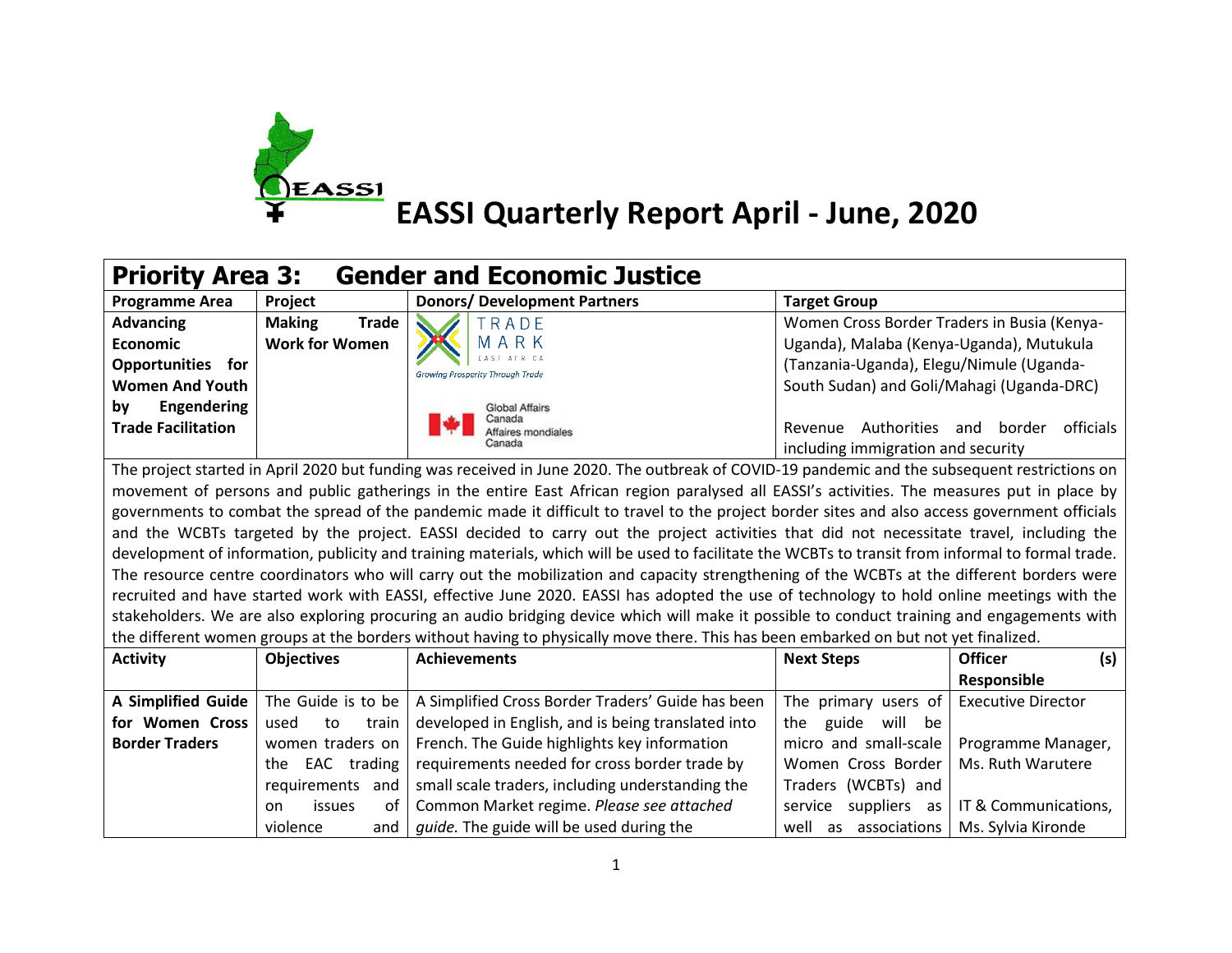|                             | rights.              | sensitization meetings of women traders and will     | and cooperatives of           |                           |
|-----------------------------|----------------------|------------------------------------------------------|-------------------------------|---------------------------|
|                             |                      | be distributed to the traders to act as a reference  | women                         |                           |
|                             |                      | point, while transacting business. The guide will    | entrepreneurs, service        |                           |
|                             |                      | ensure that the traders have a credible source of    | suppliers and cross           |                           |
|                             |                      | information to reduce dependence on secondary        | border traders. Other         |                           |
|                             |                      | information which could be manipulated and           | will<br>include:<br>users     |                           |
|                             |                      | distorted. It will also reduce on the time and costs | male<br>border<br>cross       |                           |
|                             |                      | incurred by traders looking for accurate             | traders, the<br>private       |                           |
|                             |                      | information and demystify the myths held about       | sector<br>in<br>general,      |                           |
|                             |                      | cross border trade. With more accurate               | young entrepreneurs,          |                           |
|                             |                      | information on cross border trade procedures,        | investors,<br><b>Business</b> |                           |
|                             |                      | more women will aspire to grow their businesses      | Membership                    |                           |
|                             |                      | beyond the national borders.                         | Organizations (BMOs),         |                           |
|                             |                      |                                                      | Non-Governmental              |                           |
|                             |                      |                                                      | Organizations (NGOs),         |                           |
|                             |                      |                                                      | development partners          |                           |
|                             |                      |                                                      | as well as relevant           |                           |
|                             |                      |                                                      | government                    |                           |
|                             |                      |                                                      | institutions. Some of         |                           |
|                             |                      |                                                      | the guides will be            |                           |
|                             |                      |                                                      | placed as reference           |                           |
|                             |                      |                                                      | reading materials at          |                           |
|                             |                      |                                                      | the EASSI Resource            |                           |
|                             |                      |                                                      | Centers at selected           |                           |
|                             |                      |                                                      | borders to be utilized        |                           |
|                             |                      |                                                      | by the WCBTs.                 |                           |
| <b>Establishment</b><br>of  | The<br>resource      | Work on setting up the Resource Centres at eight     | Since the COVID-19            | <b>Executive Director</b> |
| <b>Resource</b>             | centers are a safe   | selected borders begun in April. Furniture and       | restrictions<br>on            |                           |
| <b>Information</b>          | space for women      | equipment for the five Resource/Information          | movement<br>are               | Programme Manager,        |
| <b>Centres</b><br>at<br>Ten | cross<br>border      | Centers to be set up at selected borders in          | gradually being eased,        | Ms. Ruth Warutere         |
| <b>Borders</b>              | where<br>traders,    | Uganda (Elegu, Goli, Malaba, Busia and Mutukula)     | EASSI staff hope to           |                           |
|                             | they will be able to | have been procured and is ready to be dispatched     | travel<br>all<br>to<br>the    | IT & Communications,      |
|                             | access up-to-date    | once the COVID-19 movement restrictions are          | borders in the next           | Ms. Sylvia Kironde        |
|                             | information<br>on    | lifted. The furniture procured includes office       | with<br>quarter, meet         |                           |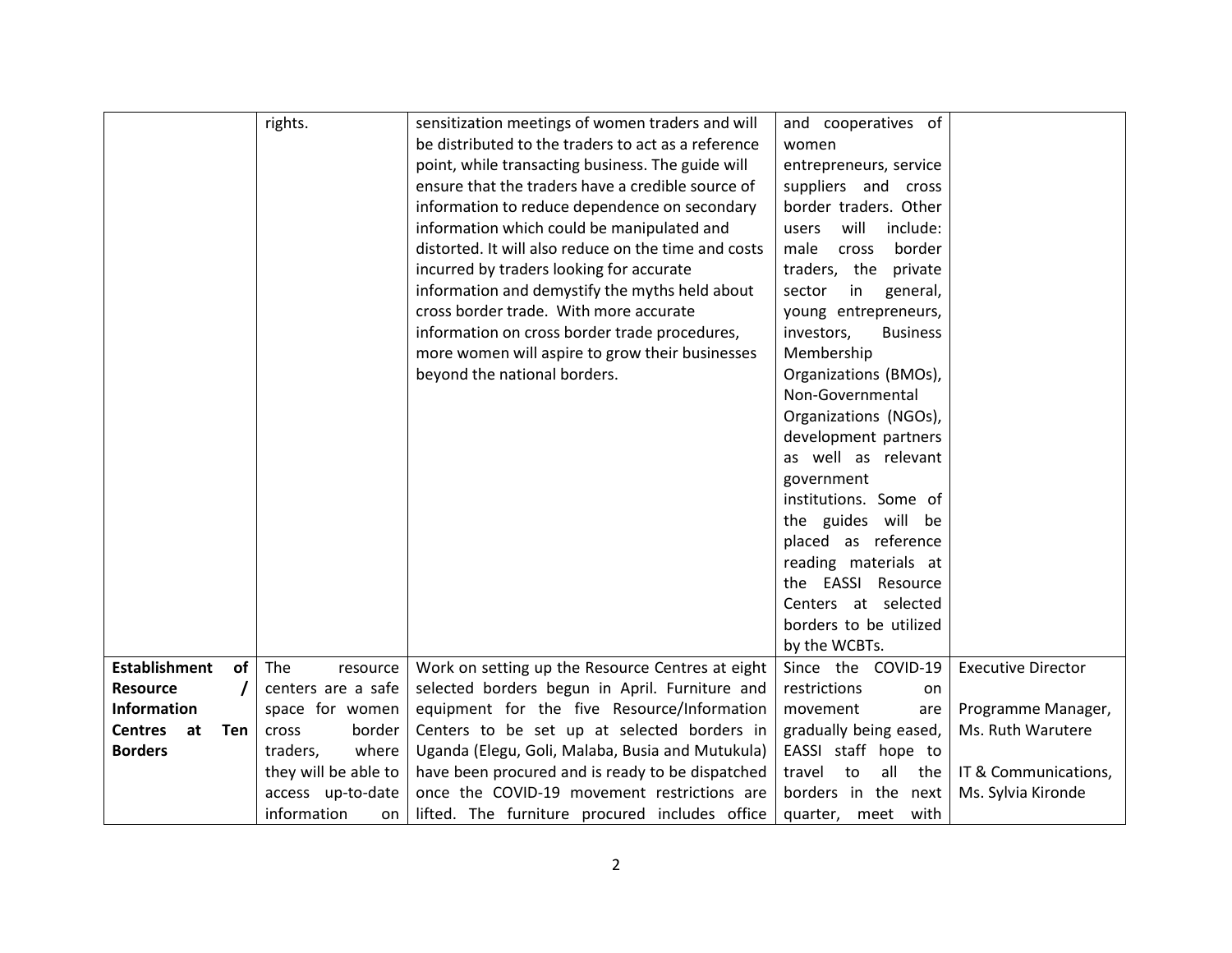|                           | regional trade; and   | tables, chairs, filing cabinets, information display | different<br>the        |                           |
|---------------------------|-----------------------|------------------------------------------------------|-------------------------|---------------------------|
|                           | also network as       | rack and computers. The furniture for the            | stakeholders and also   |                           |
|                           | members<br>of         | Resource Centers in Lunga Lunga, Taveta and          | that<br>the<br>ensure   |                           |
|                           | trading               | Isebania will be procured in Kenya once EASSI        | resource centers are    |                           |
|                           | associations<br>and   | staff are able to travel to those borders and        | fully operational.      |                           |
|                           | cooperatives.         | secure the space where the centres will be           |                         |                           |
|                           |                       | located.                                             |                         |                           |
| Seven (7) Resource        | coordinators<br>The   | Seven resource center coordinators were              | The Resource Centres    | <b>Executive Director</b> |
| Center                    | will be responsible   | recruited as EASSI Project Assistants, who will      | are aimed at helping    |                           |
| <b>Coordinators</b>       | coordinating<br>for   | coordinate the project activities at the             | the WCBTs abandon       | Finance and               |
| recruited<br>as           | the<br>project        | information and resource centers. The vacancies      | informal cross border   | Administration            |
| <b>Project Assistants</b> | activities<br>at the  | were advertised on the EASSI website, Facebook,      | trade and the use of    | Manager                   |
|                           | different<br>borders  | twitter and also through various listserves. One     | the porous<br>border    |                           |
|                           | link<br>the<br>and    | hundred and twenty (120) applications were           | routes in favour of     | Programme Manager,        |
|                           | women traders to      | received, 20 were shortlisted and 18 candidates      | the<br>formal<br>using  | Ms. Ruth Warutere         |
|                           | officials,<br>border  | were interviewed. Two of the shortlisted             | crossing border trade   |                           |
|                           | EASSI and other       | candidates sent apologies, withdrawing from the      | routes.<br><b>The</b>   |                           |
|                           | stakeholders. The     | interviews. Offer letters were written to seven      | Coordinators will track |                           |
|                           | Resource<br>Centre    | successful candidates, (2 male and 5 female).        | results<br>the<br>and   |                           |
|                           | Coordinators<br>will  | Background checks were done, contracts drawn         | expected outcomes of    |                           |
|                           | also monitor the      | and signed between EASSI and the new                 | the project at the      |                           |
|                           | changes in the        | employees. Two successful candidates were got        | borders<br>and<br>also  |                           |
|                           | lives of the women    | for the Kenya resource center at Isebania and        | consolidate<br>the      |                           |
|                           | traders as a result   | Taveta. However, the successful candidate for        | achievement that will   |                           |
|                           | of<br>the<br>project. | LungaLunga requested for a net pay of 1800-2000      | be made.                |                           |
|                           | They will also be     | USD, while another expected a net pay of 1000-       |                         |                           |
|                           | responsible<br>for    | 1200 USD, which was above what EASSI could           |                         |                           |
|                           | providing women       | offer for that position (650 USD Gross pay). EASSI   |                         |                           |
|                           | traders with up to    | will continue looking for a coordinator who will     |                         |                           |
|                           | date<br>trade         | manage the Lunga Lunga center once the               |                         |                           |
|                           | information           | restrictions on movement in both Kenya and           |                         |                           |
|                           | including<br>carrying | Uganda are lifted.                                   |                         |                           |
|                           | out<br>training       |                                                      |                         |                           |
|                           | outreach              | An online orientation session with the recruited     |                         |                           |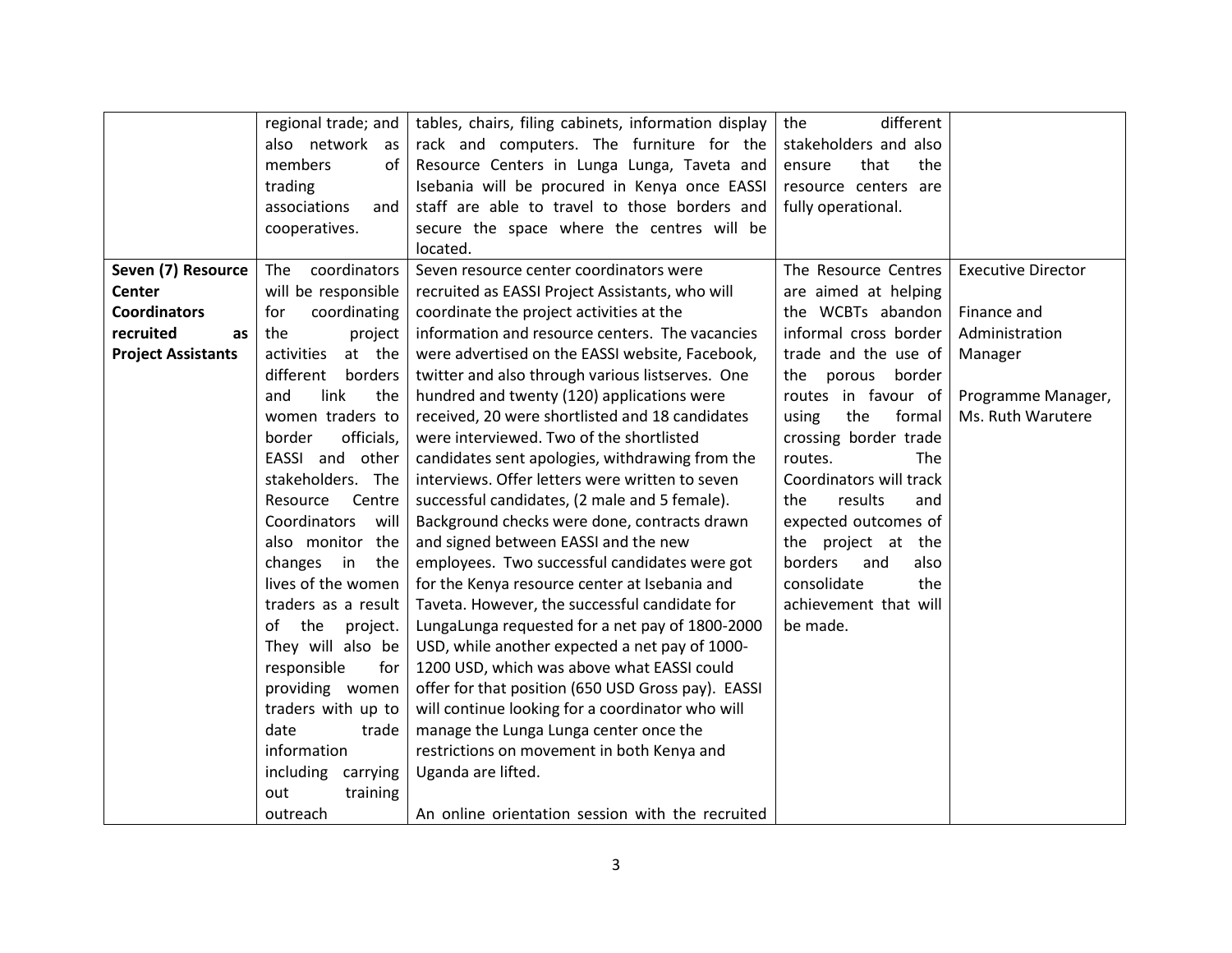|                             | programmes<br>to    | resource centre coordinators was held and is         |                          |                           |
|-----------------------------|---------------------|------------------------------------------------------|--------------------------|---------------------------|
|                             | women traders at    | ongoing to ensure the new staff understand EASSI     |                          |                           |
|                             | the border and in   | as an organization, its policies and the project     |                          |                           |
|                             | the hinterland.     | under which they were recruited.                     |                          |                           |
| <b>Advocating for an</b>    | To attain a Gender  | A meeting was held between EASSI and the             | Once<br>travel           | <b>Executive Director</b> |
| improved trading            | responsive<br>trade | External Trade Commissioner at the Ministry of       | restrictions are eased   |                           |
| environment                 | environment that    | Trade in Uganda to introduce the project and seek    | in Uganda, the Project   | Programme Manager,        |
| (policy/regulatory/         | supports<br>women   | for partnership with the Ministry during the         | Team will travel to the  | Ms. Ruth Warutere         |
| institutional               | traders             | implementation of the project. The commissioner      | different borders and    |                           |
| reforms) in order           |                     | proposed that a meeting comprising of EASSI and      | introduce the project    | Project Officer, Lina     |
| facilitate<br>to            |                     | the technocrats at the Ministry of trade should be   | to the Border Officials, | Asiimwe                   |
| women in trade in           |                     | held in July; to delve deeper into the activities of | the Resident District    |                           |
| <b>Eastern Africa</b>       |                     | the project and align them with the needs of the     | Commissioners            | <b>Resource Centre</b>    |
|                             |                     | women traders given the COVID 19 pandemic            | (RDCs),<br>the<br>Local  | Coordinators/Project      |
|                             |                     | which has introduced new challenges for trade in     | Government Officials,    | Assistants                |
|                             |                     | the region. EASSI plans to have similar meetings     | Women<br>Cross<br>the    |                           |
|                             |                     | with government officials in Tanzania, Kenya and     | Border Traders and       |                           |
|                             |                     | Burundi.                                             | other stakeholders.      |                           |
|                             |                     | The Isebania Resource Centre Coordinator visited     |                          |                           |
|                             |                     | the border where he was able to meet with the        |                          |                           |
|                             |                     | women traders. During the field visit, he            |                          |                           |
|                             |                     | established that there was no existing women         |                          |                           |
|                             |                     | traders' association at the Isebania border. The     |                          |                           |
|                             |                     | women traders at Isebania disclosed that they        |                          |                           |
|                             |                     | feared interacting with the border officials; there  |                          |                           |
|                             |                     | was lack of knowledge on taxation and border         |                          |                           |
|                             |                     | procedures, harassment by border officials. Given    |                          |                           |
|                             |                     | the COVID 19 pandemic; the coordinator could         |                          |                           |
|                             |                     | not immediately set up as he risked being            |                          |                           |
|                             |                     | quarantined.                                         |                          |                           |
| COVID-19                    | The<br>study<br>is  | A study on the impact of COVD 19 on women            | The findings of the      | <b>Executive Director</b> |
| <b>Activities - A study</b> | intended<br>to      | traders was commissioned after several measures      | survey will be used to   |                           |
| on the impact of            | document<br>the     | were put in place by governments across the EAC.     | advocate<br>for          | Programme Manager,        |
| COVD<br>19<br>on            | impact of COVID-    | Although the<br>vital<br>measures<br>tor<br>were     | consideration of the     | Ms. Ruth Warutere         |